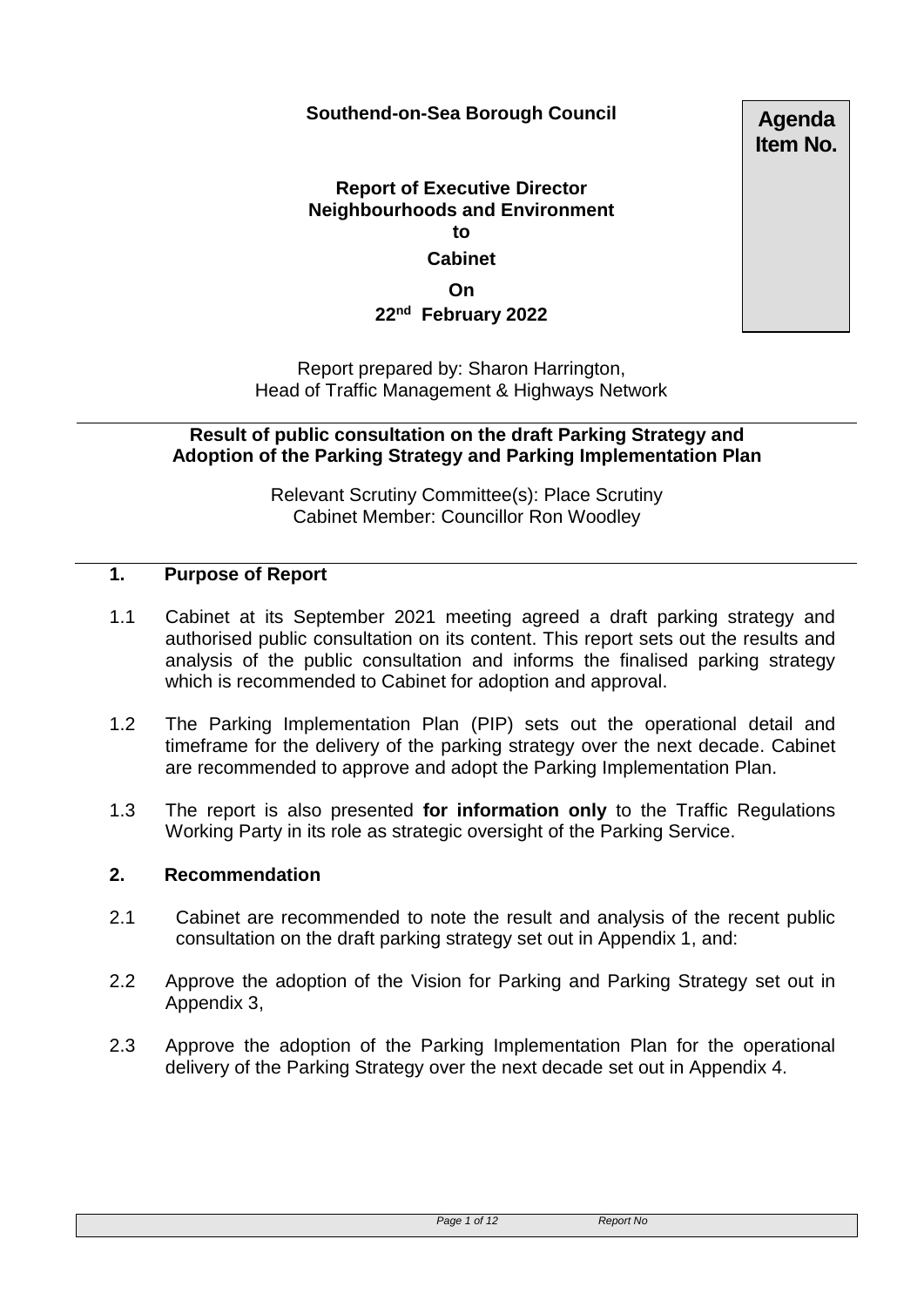# **Background**

- 3.1 The operation and management of civil parking enforcement (CPE) is regulated by primary legislation, regulations and statutory guidance. In accordance with the Secretary of State's statutory guidance, local authorities that operate CPE are required to publish its strategies and policies and to undertake public consultation on their content.
- 3.2 Cabinet in September 2021 approved the Southend Vision for Parking and authorised public consultation on the draft Parking Strategy for Southend to take place during autumn 2021.
- 3.3 The adopted Vision for Parking promotes four principles the Council wants to instil across the borough. These are:-
	- To provide parking where possible;
	- Control parking where necessary;
	- Enforce parking fairly and consistently; and
	- Operate parking efficiently and cost effectively.
- 3.4 The public consultation took place from  $12<sup>th</sup>$  October to  $2<sup>nd</sup>$  December 2021 via Your Say on the Southend website. The questionnaire asked a series questions designed to inform the decision making process to finalise the Parking Strategy. There was also a comments section to enable other issues to be recorded. The analysis of the results of the public consultation is set out in **Appendix 1.**

#### **4. Detailed analysis of the public consultation**

#### **4.1 Options for verges damaged by parked vehicles**

Damage to footways and verges by overrunning vehicles is an unsightly problem in many parts of the Borough and can be a safety issue for other highway users. We wanted to assess the level of support for options to convert damaged verges to alternative uses such as parking bays was proposed. Of those responding:-

49% supported or strongly supported the option;

45% disagreed or strongly disagreed; and

6% had no opinion.

There response is indeterminate and accordingly, the option to consider alternative uses for damaged grass verges will not form part of the final Parking Strategy.

#### **4.2 Limiting the number of resident permits per household**

In high demand controlled parking zones the number of parking permits issued can have an affect on the ability for residents to be able to park near their home. This is particularly evident in terraced areas where multiple permits per household are issued but there is only the space for one vehicle to park outside each house. Of those responding:-

50% supported or strongly supported the option;

42% disagreed or strongly disagreed; and

8% had no opinion.

Accordingly, the option to limit the number of resident permits per household will form part of the final Parking Strategy and the Parking Implementation Plan sets out the operational process for its delivery.

| Page 2 of 12 |  |
|--------------|--|
|--------------|--|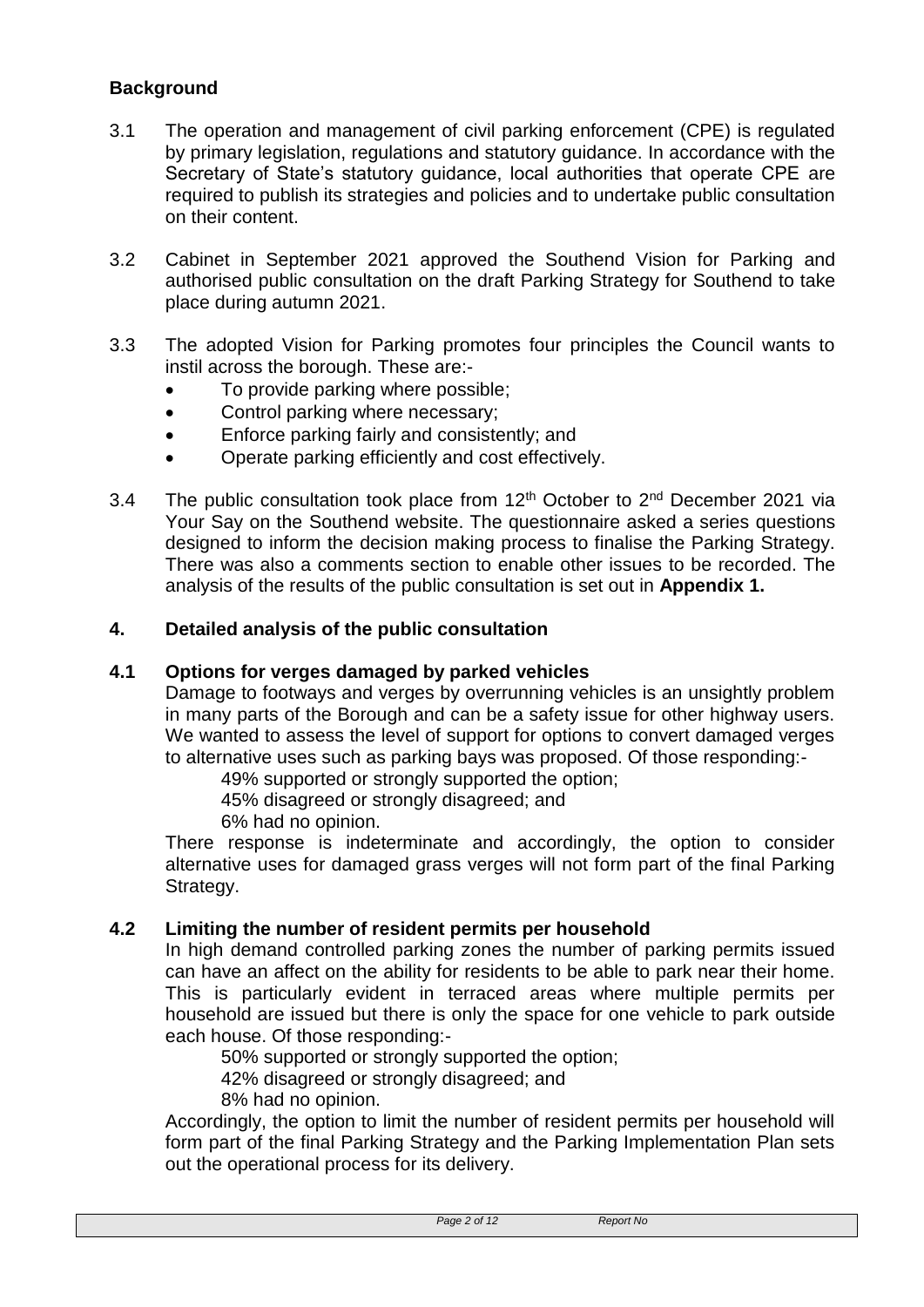# **4.3 Phasing out cash payments for parking**

The use of cash for parking payment is becoming less popular year on year. The data in **Appendix 2** shows an overall reduction in the use of cash from 48% in 2019/20 to 25% in 2021/22.

The downward trend in cash payments is expected to continue going forward. There are costs to the Council for the collection, handling and banking of cash which remain the same irrespective of the reduced cash income collected from machines which is inefficent. Of those responding:-

51% supported or strongly supported the option;

41% disagreed or strongly disagreed; and

8% had no opinion.

Accordingly, the option to phase out cash payments will form part of the final Parking Strategy and the Parking Implementation Plan sets out the operational process for its delivery.

#### **4.4 Extending parking controls where there is significant night-time activity**

We wanted to gauge the level of support for potentially extending parking enforcement into the evening where there is significant night-time activity subject to local consultation. Of those responding:

52% supported or strongly supported, the option;

38% disagreed or strongly disagreed; and

10% had no opinion.

Accordingly, the option to introduce evening/night-time controls where there is evidence of need and subject to local consultation will form part of the final Parking Strategy and the Parking Implementation Plan sets out the operational process for its delivery.

# **4.5 Adoption of emissions-based parking charges**

The Council has a commitment for the borough to be carbon neutral by 2030. To help achieve this there is a need to encourage car owners to switch to less polluting vehicles. We asked, "do you support the concept that the most polluting vehicles should pay more than less polluting vehicles?" Of those who responded:-

54% strongly supported or supported the principle;

36% disagreed or strongly disagreed; and

10% had no opinion.

Accordingly, the adoption of emissions based charges will form part of the final Parking Strategy and the Parking Implementation Plan sets out the operational process for its delivery.

#### **4.6 The conversion of controlled parking zones (CPZ) to shared use bays**

The use of shared use parking bays can optimise the efficiency of use of parking zones. Of those responding:-

57% supported or strongly supported the option;

30% disagreed or strongly disagreed; and

13% had no opinion.

Accordingly, options to convert bays in CPZs to shared use, where appropriate will form part of the final Parking Strategy and the Parking Implementation Plan sets out the operational process for its delivery.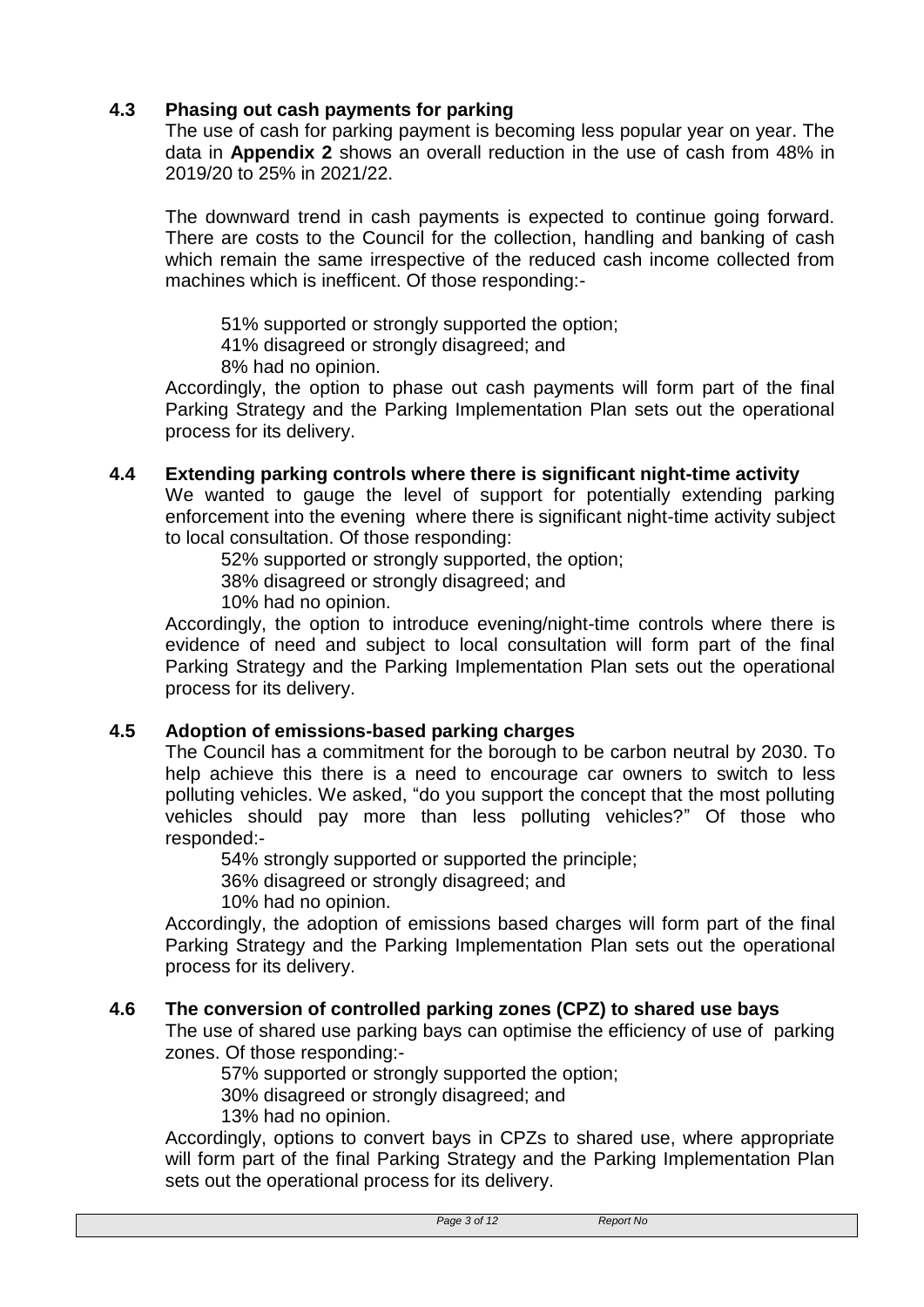# **4.7 A review of existing town centre loading bays to provide more parking bays**

Options to review the use of loading bays and consideration to convert some loading bays to general parking use. Of those responding:-

59% supported or strongly supported the option;

19% disagreed or strongly disagreed; and

22% had no opinion.

Accordingly, a review of the existing loading bay provision with options to convert bays to shared use or parking where appropriate will form part of the final Parking Strategy and the Parking Implementation Plan sets out the operational process for its delivery.

#### **4.8 A review of the Seafront and consideration of partial pedestrianisation**

We wanted to gauge the level of support for the potential introduction of part-time pedestrianisation of the Seafront. Of those responding:-

61% supported or strongly supported the option;

29% disagreed or strongly disagreed; and

10% had no opinion.

Accordingly, options for part-time road closures/pedestrianisation of the Seafront will form part of the final Parking Strategy and the Parking Implementation Plan sets out the operational process for its delivery.

## **4.9 A borough-wide review of business parking and loading provision**

We recognise that with changes to retail and business operation and the increase in on-line purchase and goods collection/delivery there may be a need for additional loading bay/business parking provision. Of those responding:-

74% supported or strongly supported the option;

4% disagreed or strongly disagreed; and

22% had no opinion.

Accordingly, a borough-wide review of loading bay and business parking provision will be included in the final Parking Strategy and the Parking Implementation Plan sets out the operational process for its delivery.

#### **4.10 A borough-wide review of all limited waiting bays**

It is good practice to review the use of parking bays to ensure they remain fit for purpose. Of those responding:-

78% supported or strongly supported the option;

7% disagreed or strongly disagreed; and

15% had no opinion.

Accordingly, the borough-wide review of all limited waiting bays will form part of the final Parking Strategy and the Parking Implementation Plan sets out the operational process for its delivery.

#### **4.11 Stronger parking controls around schools**

Parking and vehicle movements around schools especially around times of the 'school run' can be problematic for residents and other highway users. Of those responding:-

82% supported or strongly supported the option;

11% disagreed or strongly disagreed; and

7% had no opinion.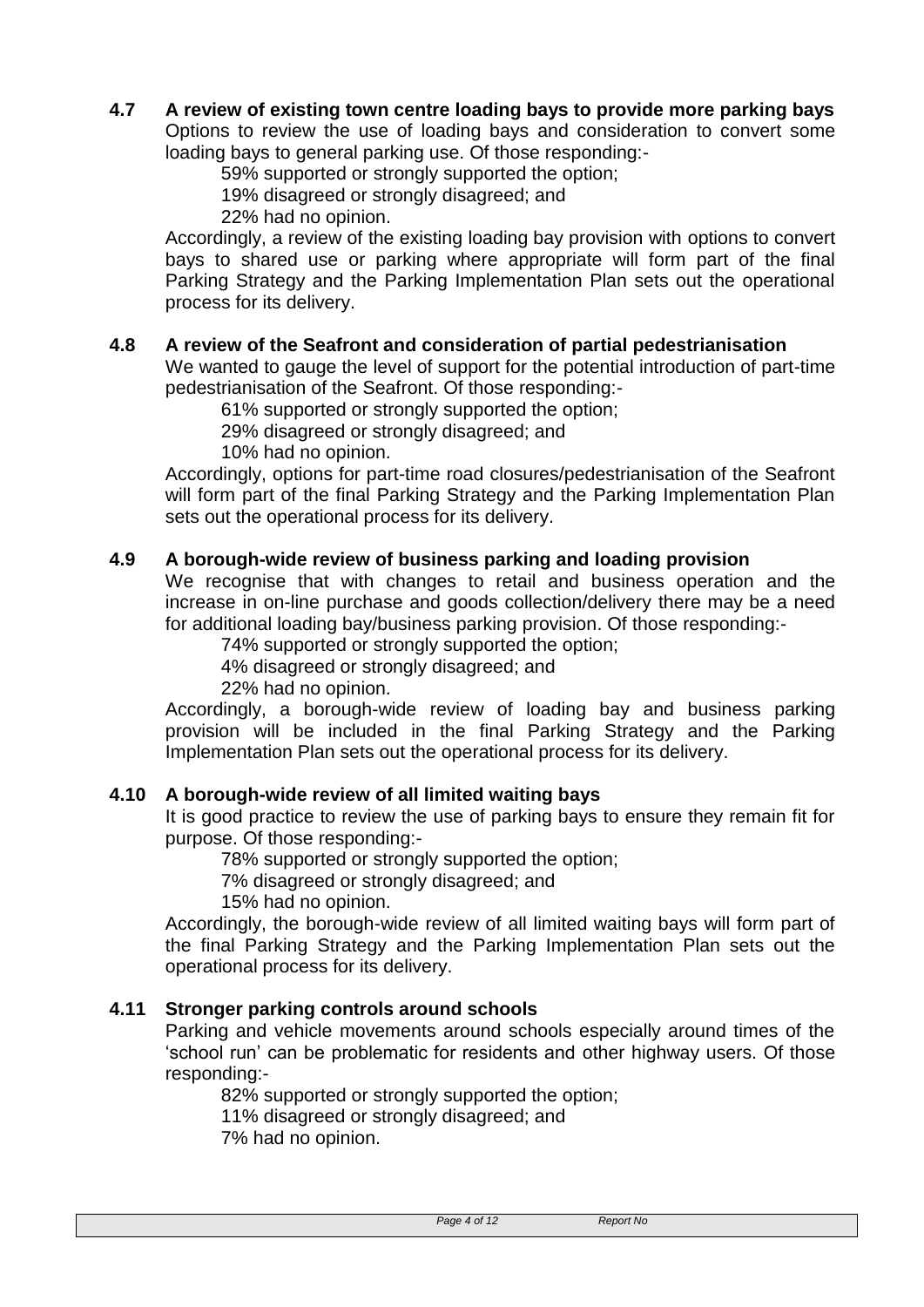Accordingly, the option to introduce additional measures around schools will form part of the final Parking Strategy and the Parking Implementation Plan sets out the operational process for its delivery.

#### **4.12 Additional comments**

In addition to the fixed questions there was an opportunity for participants to make comments and suggestions. A total of 135 individual responses were received covering a range of subjects. Of the comments made, the five main threads were:-

- Improve public transport;
- Increase electric charging points;
- Park & Ride;
- Parking Costs;
- Review of all double yellow lines.
- 4.13 Improving public transport sits outside the remit of the parking strategy except for the provision or enforcement of bus stops/bus stop clearways which is a parking enforcement function.
- 4.14 Park and Ride can seem to be an effective tool in the management of traffic in and around towns. Such schemes are effective where there is extensive demand from commuters working in a town centre who are travelling into the centre to park at the beginning of the day, parking all day and then leaving in the evening. This is not the pattern in Southend where the main employment for residents is outside the Borough. In these circumstances Park and Ride would not be beneficial.
- 4.15 The review of double yellow lines, parking costs and electric vehicle charging provision are covered in the Parking Strategy and the Parking Implementation Plan sets out the operation approach for delivery.

# **5. The Parking Implementation Plan (PIP)**

- 5.1 The adoption of the Parking Strategy provides the over-arching principles for the development of the Parking Service for the next decade 2022-2032. The operational delivery of the Parking Strategy is set out in more detail in the Parking Implementation Plan which is attached at **Appendix 3**.
- 5.2 The PIP provides greater detail on the approach we will adopt for the delivery of the Parking Strategy and twenty-two specific statements setting out how the Parking Service will deliver the objectives. The PIP is a living document setting out the operational approach and indicative timeframes for achieving its objectives. It is recognised that these may vary or change over time. The PIP will be reviewed and updated annually. The progress on the delivery of the PIP and any updates of the PIP will be reported for information to the first quarter meeting of the Traffic Regulations Working Party in its new scrutiny role of the Service.
- 5.3 There is clearly a need through discussions with Members and the consultation that a review of all bays across the borough need to be reviewed to ensure the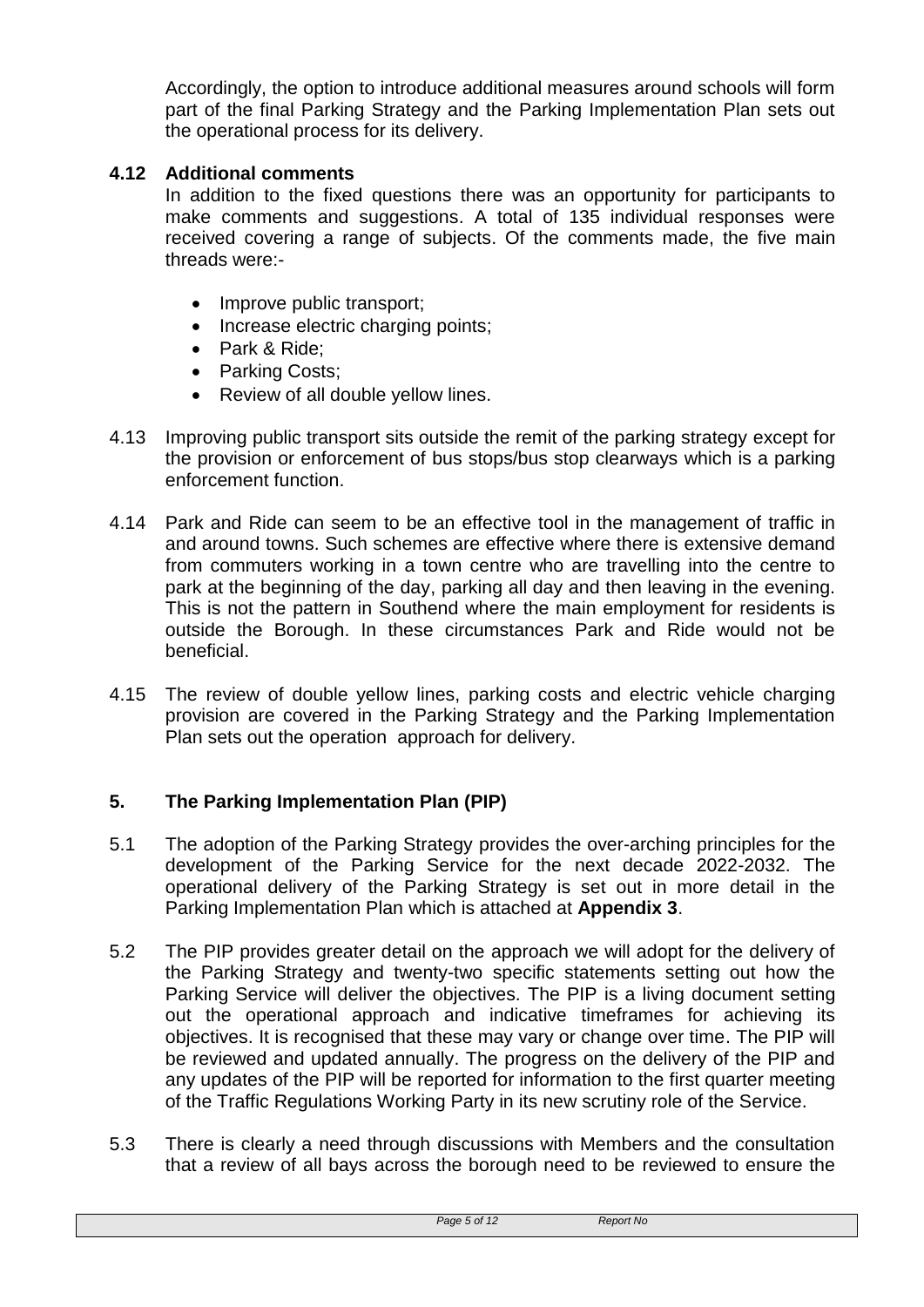right bays are in the right location for the right usage. This will include all public bays and those for Blue Badge use where there maybe a need to formalise them to ensure they are enforceable where not used correctly.

# **6. Corporate Implications**

# 6.1 **Contribution to the Southend 2050 Road Map**

The adoption of the Parking Strategy and Parking Implementation Plan are seen as key contributors to the Road Map particularly in their ability to influence modal shift to other modes of transport and through the adoption of emissions based charging to the use of less polluting vehicles. The full reference of Parking Implementation Plan actions and the contribution to the Southend 2050 Road Map is set out in **Appendix 5**.

# **7. Financial Implications**

7.1 The intention to continue to operate the Parking Account so it remains in surplus remains a Parking Strategy objective for the next decade. Aspects of the service delivery set out in the PIP that cannot be covered by surpluses within the Parking Account will be reported to Members for a decision.

#### **8. Legal Implications**

8.1 As observed in the main body of this report, elements of enforcement practice are subject to the need to be compliant with statutory guidance issued by the Secretary of State under section 87 of the Traffic Management Act 2004. 8.3. This does mean that the Parking Strategy document will need to be kept under review from time to time to ensure it is consistent with current guidance.

#### **9. Consultation**

- 9.1 External consultation was carried out via the Council's 'Your Say' Southend platform and ran from 6<sup>th</sup> October to 2<sup>nd</sup> December 2021 inclusive. In addition to the online survey, hard copies would also be made available to any requests received. A number of press releases and social media reminders were circulated and which encouraged public response.
- 9.2 A total of 2,600 people accessed the online consultation and 1,400 people visited the consultation page and viewed the survey and associated documents. 206 people took the time to respond online. The analysis of the results of the public consultation can be found in **Appendix 1**. The detailed review is set out in section 4 of this report.
- 9.3 The low numbers engaging and responding to the public consultation is disappointing particularly after the amount of effort put in to publicising the consultation through press and social media. The low response rate may have been influenced by the relatively high number of questions asked and a reluctance for people to spend time on a questionnaire. It may also be an indication that residents and business owners are relatively comfortable with how parking is operated and delivered by the Council in Southend. Low response rates to parking consultations is a national trend and can give rise to questions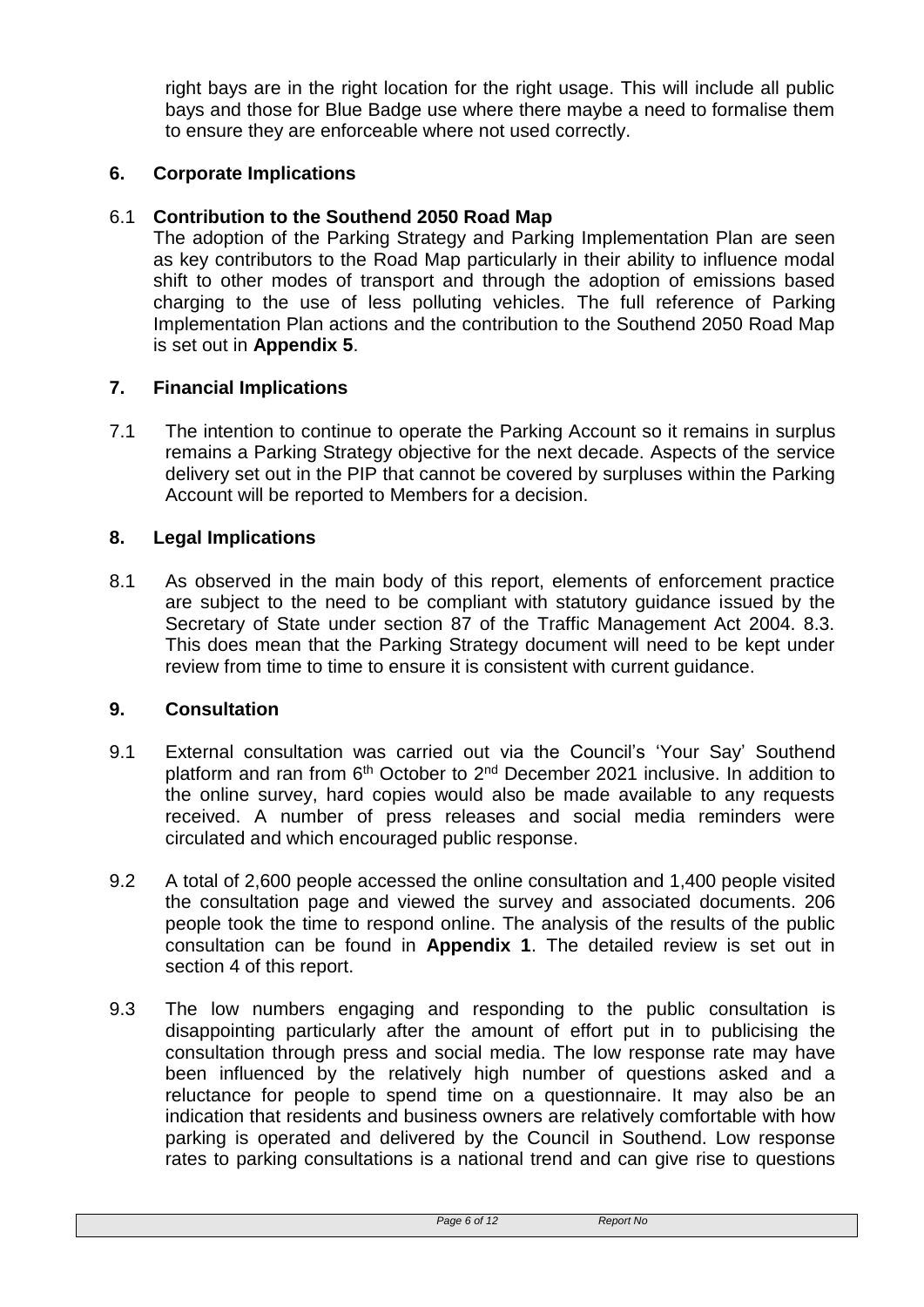about the reliability of the results as a means to inform the decision making process.

- 9.4 The London Borough of Wandsworth commissioned Mori to undertake research on the viability of low parking response rates. The research involved 'door knocking' residents to assess if a greater number of responses changed the overall response rates between the ratio of the yes/no/don't know response rates. The result of the research showed the response rate ratio remained within 1-2 percentage points irrespective of a low or higher overall response rate.
- 9.5 It is reasonable to assume that similar results to what Mori found in Wandsworth would be applicable to other parking consultations in other boroughs. It is therefore reasonable that the Wandsworth research would also apply to the ratio of response rates of the recent parking consultation in Southend. On this basis the analysis of the results of the consultation are considered to be valid and can be used to influence the decision making process in this report.

#### **10. Equality analysis**

10.1 The eqality analysis is set out in **Appendix 6** to the report.

# **Background Papers**

Parking Strategy 2021-2031 Cabinet Report 14th September 2021 [\(Public Pack\)Agenda Document for Cabinet, 14/09/2021 14:00 \(southend.gov.uk\)](https://democracy.southend.gov.uk/documents/g3912/Public%20reports%20pack%2014th-Sep-2021%2014.00%20Cabinet.pdf?T=10)

# **Appendices**

**Appendix 1** Analysis of the results of the parking consultation

**Appendix 2** Analysis of the paid for method of payment for parking charges

**Appendix 3** Southend Parking Strategy 2022 – 2032

**Appendix 4** Southend Parking Implementation Plan 2022 -2032

**Appendix 5** Parking Implementation Action Plan

**Appendix 6** Equality Analysis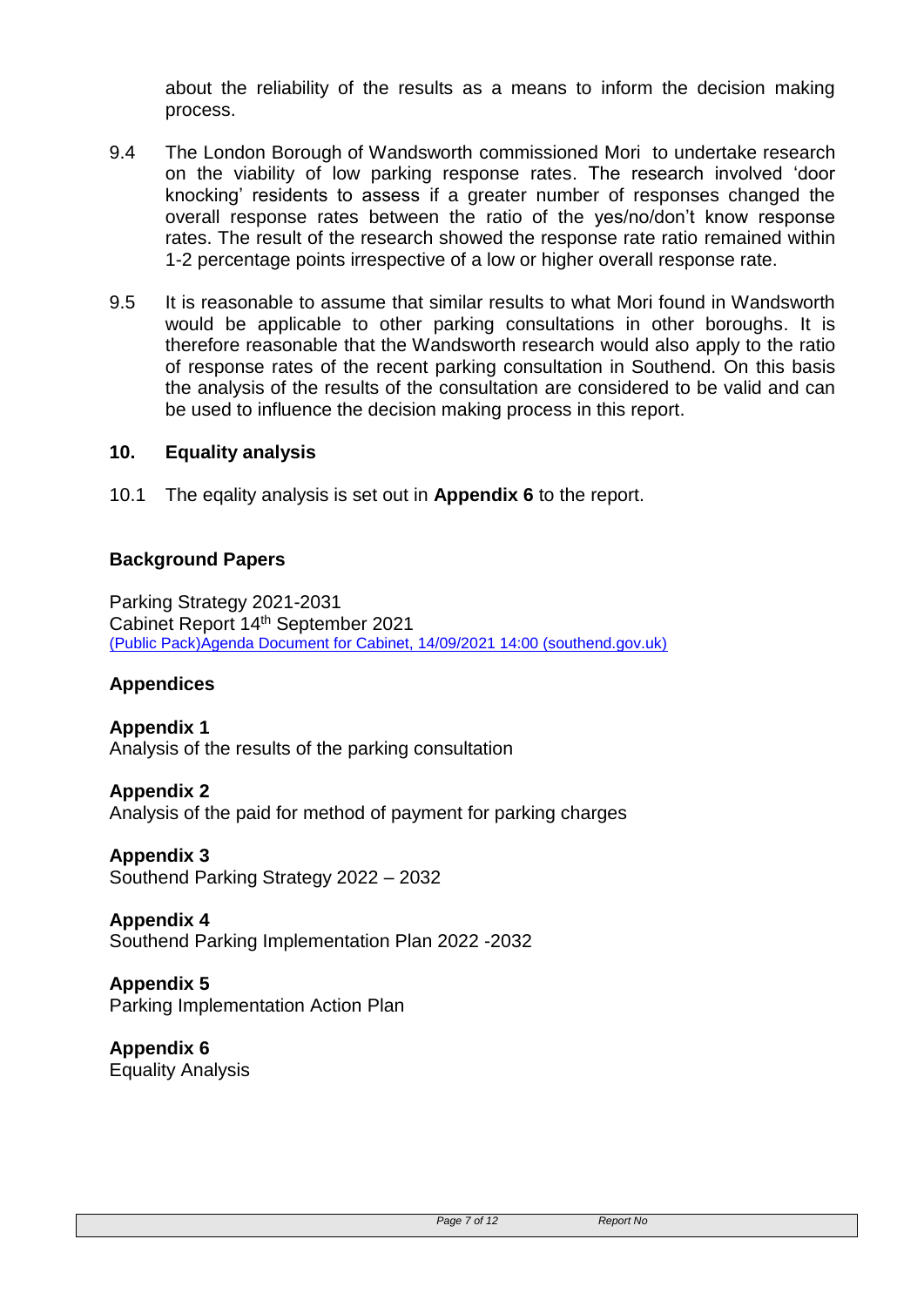# **Results.**

#### **Questions 1 – 2 were address based questions and are not shown here**

**3.** Do you support the concept that the most polluting vehicles should pay more than less polluting vehicles?

|                            | Number of | Percentage |
|----------------------------|-----------|------------|
|                            | Responses |            |
| Strongly agree             | 44        | 22.8%      |
| Agree                      | 59        | 31.2%      |
| Neither agree nor disagree | 19        | 10.1%      |
| <b>Disagree</b>            | 35        | 18.5%      |
| Strongly disagree          | 33        | 17.5%      |

*Optional question (189 response(s), 3 skipped)*

**4.** Do you support the concept of extended parking controls in areas with a large evening/nighttime activity, subject to local consultation?

|                            | Number of        | Percentage |
|----------------------------|------------------|------------|
|                            | <b>Responses</b> |            |
| Strongly agree             | 49               | 25.9%      |
| Agree                      | 49               | 25.9%      |
| Neither agree nor disagree | 19               | 10.1%      |
| <b>Disagree</b>            | 45               | 23.8%      |
| Strongly disagree          | クフ               | 14.3       |

*Optional question (189 response(s), 3 skipped)*

**5.** Do you support the concept of limiting the number of permits per household as a means of increasing parking capacity?

|                            | Number of | Percentage |
|----------------------------|-----------|------------|
|                            | Responses |            |
| Strongly agree             | 41        | 21.7%      |
| Agree                      | 54        | 28.6%      |
| Neither agree nor disagree | 14        | 7.4%       |
| <b>Disagree</b>            | 45        | 23.8%      |
| Strongly disagree          | 35        | 18.5%      |

*Optional question (189 response(s), 3 skipped)*

*Page 8 of 12 Report No*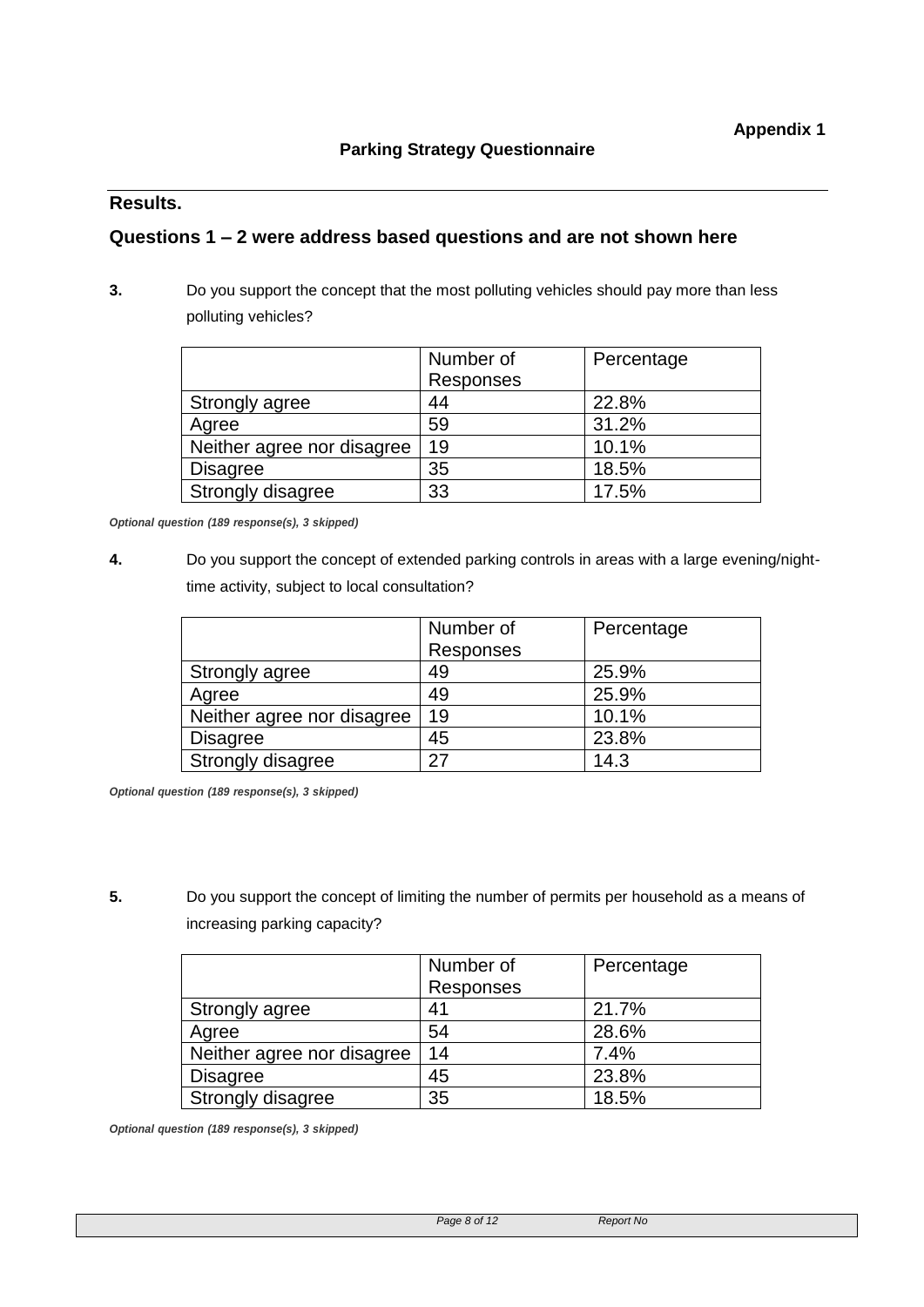**6.** We propose to review all schools and the surrounding streets with the vision of installing stronger parking controls in the area? Is this something you would support in principle?

|                            | Number of | Percentage |
|----------------------------|-----------|------------|
|                            | Responses |            |
| Strongly agree             | 101       | 53.4%      |
| Agree                      | 54        | 28.6%      |
| Neither agree nor disagree | 14        | 7.4%       |
| <b>Disagree</b>            | 10        | 5.3%       |
| Strongly disagree          | 10        | 5.3%       |

*Optional question (189 response(s), 3 skipped)*

7. We propose phasing out all cash payments within the lifetime of this Strategy for paid parking and rely on card only and mobile enabled technologies. Is this something you would support in principle?

|                            | Number of | Percentage |
|----------------------------|-----------|------------|
|                            | Responses |            |
| Strongly agree             | 49        | 26%        |
| Agree                      | 47        | 25%        |
| Neither agree nor disagree | 15        | 8%         |
| <b>Disagree</b>            | 30        | 16%        |
| Strongly disagree          | 47        | 25%        |

*Optional question (188 response(s), 4 skipped)*

8. Do you support the principle that where there is evidence of ongoing damage and safety conflicts for pedestrians that grass verge areas are considered for other use, eg: formalised parking bays (hardstanding); increasing the footpath width even if ...

|                            | Number of | Percentage |
|----------------------------|-----------|------------|
|                            | Responses |            |
| Strongly agree             | 44        | 23.2%      |
| Agree                      | 49        | 25.8%      |
| Neither agree nor disagree | 11        | 5.8%       |
| <b>Disagree</b>            | 43        | 22.6%      |
| <b>Strongly disagree</b>   | 43        | 22.6%      |

*Optional question (190 response(s), 2 skipped)*

9. Do you support the principle that the Council undertake a review of all limited waiting bays with the vision to change the restrictions to something better suited to the location?

|                            | Number of        | Percentage |
|----------------------------|------------------|------------|
|                            | <b>Responses</b> |            |
| Strongly agree             | 55               | 29.1%      |
| Agree                      | 93               | 49.2%      |
| Neither agree nor disagree | 28               | 14.8%      |
| <b>Disagree</b>            |                  | 3.7%       |
| Strongly disagree          | 6                | 3.2%       |

*Optional question (189 response(s), 3 skipped)*

*Page 9 of 12 Report No*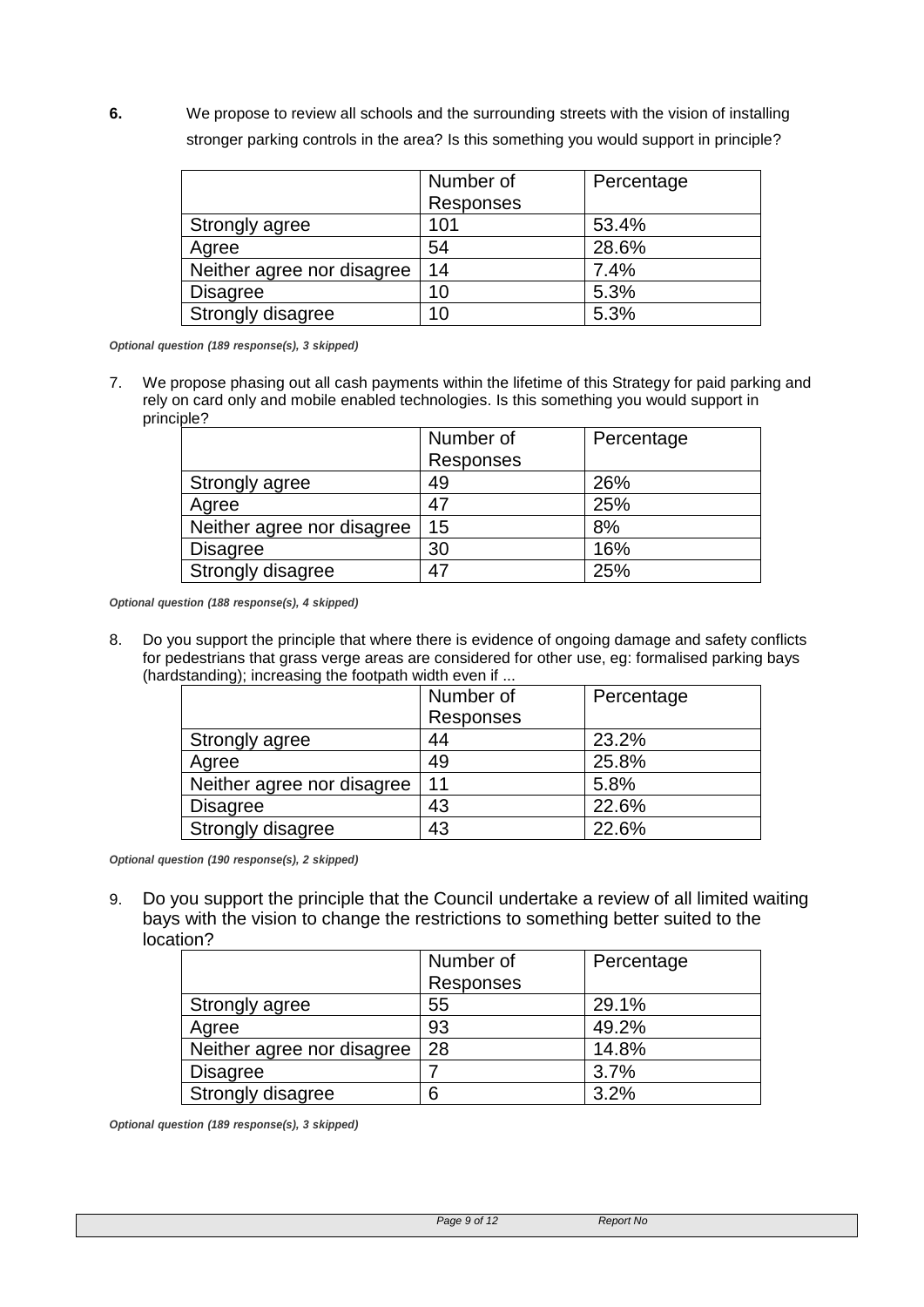10. Do you support the principle that the Council undertake a review of the seafront to look at times when certain areas may be pedestrianised at specific times of the day (with deliveries unaffected)?

|                            | Number of | Percentage |
|----------------------------|-----------|------------|
|                            | Responses |            |
| Strongly agree             | 64        | 34%        |
| Agree                      | 52        | 27%        |
| Neither agree nor disagree | 19        | 10.1%      |
| <b>Disagree</b>            | 27        | 14.4%      |
| Strongly disagree          | 26        | 13.8%      |

*Optional question (188 response(s), 4 skipped)*

11. Do you support the principle of shared use bays within controlled parking zones; this would permit visitors to pay to park when there are free bays within the zone?

|                            | Number of | Percentage |
|----------------------------|-----------|------------|
|                            | Responses |            |
| Strongly agree             | 42        | 22.2%      |
| Agree                      | 65        | 34.4%      |
| Neither agree nor disagree | 25        | 13.2%      |
| <b>Disagree</b>            | 34        | 18%        |
| Strongly disagree          | 23        | 12.2%      |

*Optional question (189 response(s), 3 skipped)*

12. Do you support the principle a review be undertaken to look at the implementation of more parking bays in the town centre and restricting times for deliveries?

|                            | Number of | Percentage |
|----------------------------|-----------|------------|
|                            | Responses |            |
| Strongly agree             | 47        | 24.9%      |
| Agree                      | 65        | 34.4%      |
| Neither agree nor disagree | 42        | 22.2%      |
| <b>Disagree</b>            | 28        | 14.8%      |
| Strongly disagree          |           | 3.7%       |

*Optional question (189 response(s), 3 skipped)*

13. Do you support in principle a review of all business and loading bays to ensure they are in the right place and service the right groups?

|                            | Number of | Percentage |
|----------------------------|-----------|------------|
|                            | Responses |            |
| Strongly agree             | 44        | 23.8%      |
| Agree                      | 93        | 50.3%      |
| Neither agree nor disagree | 40        | 21.6%      |
| <b>Disagree</b>            | 6         | 3.2%       |
| Strongly disagree          | າ         | 1.1%       |

*Optional question (185 response(s), 7 skipped)*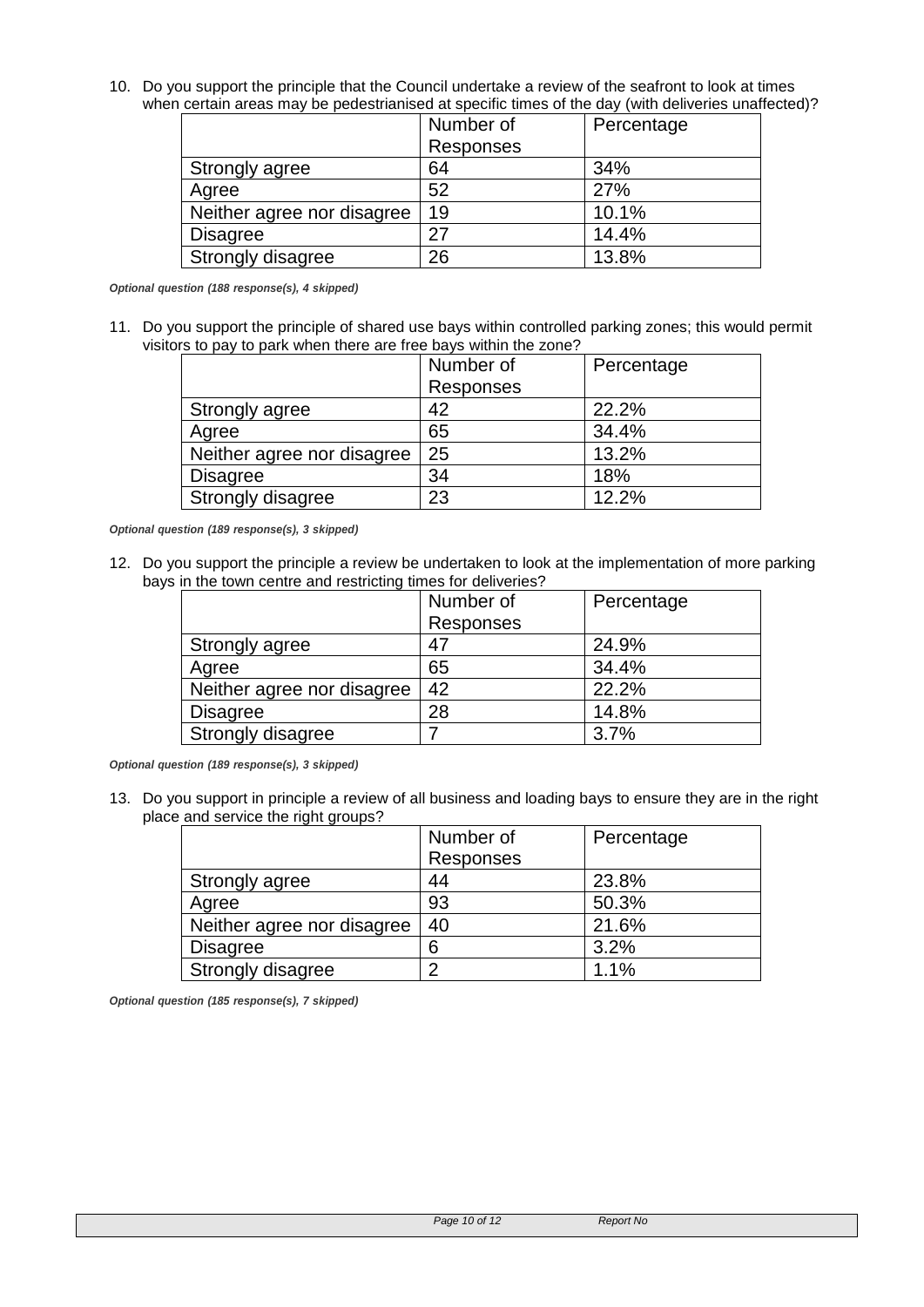# **Appendix 2**